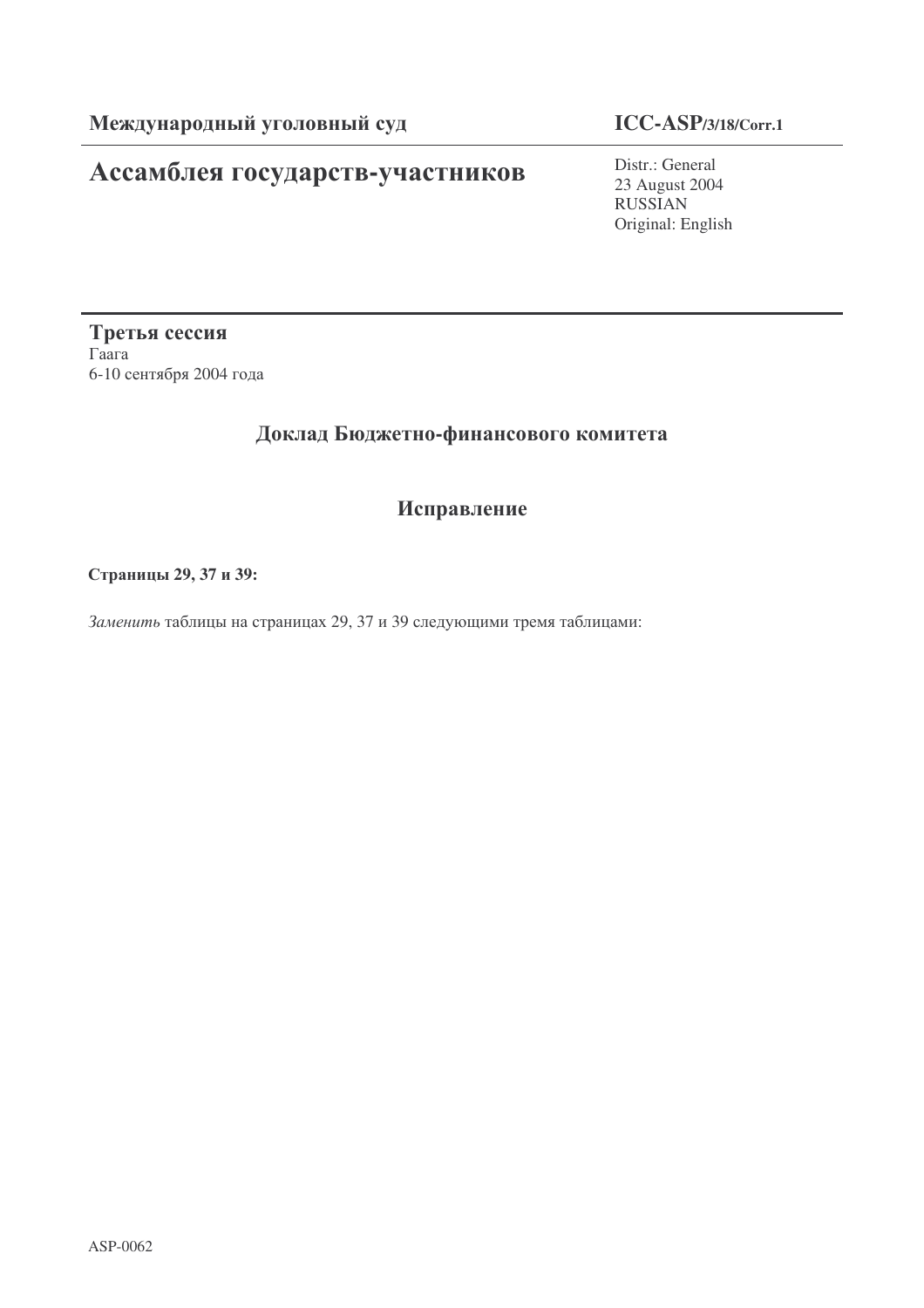#### ICC-ASP/3/18/Corr.1

[Страница преднамеренно оставлена пустой]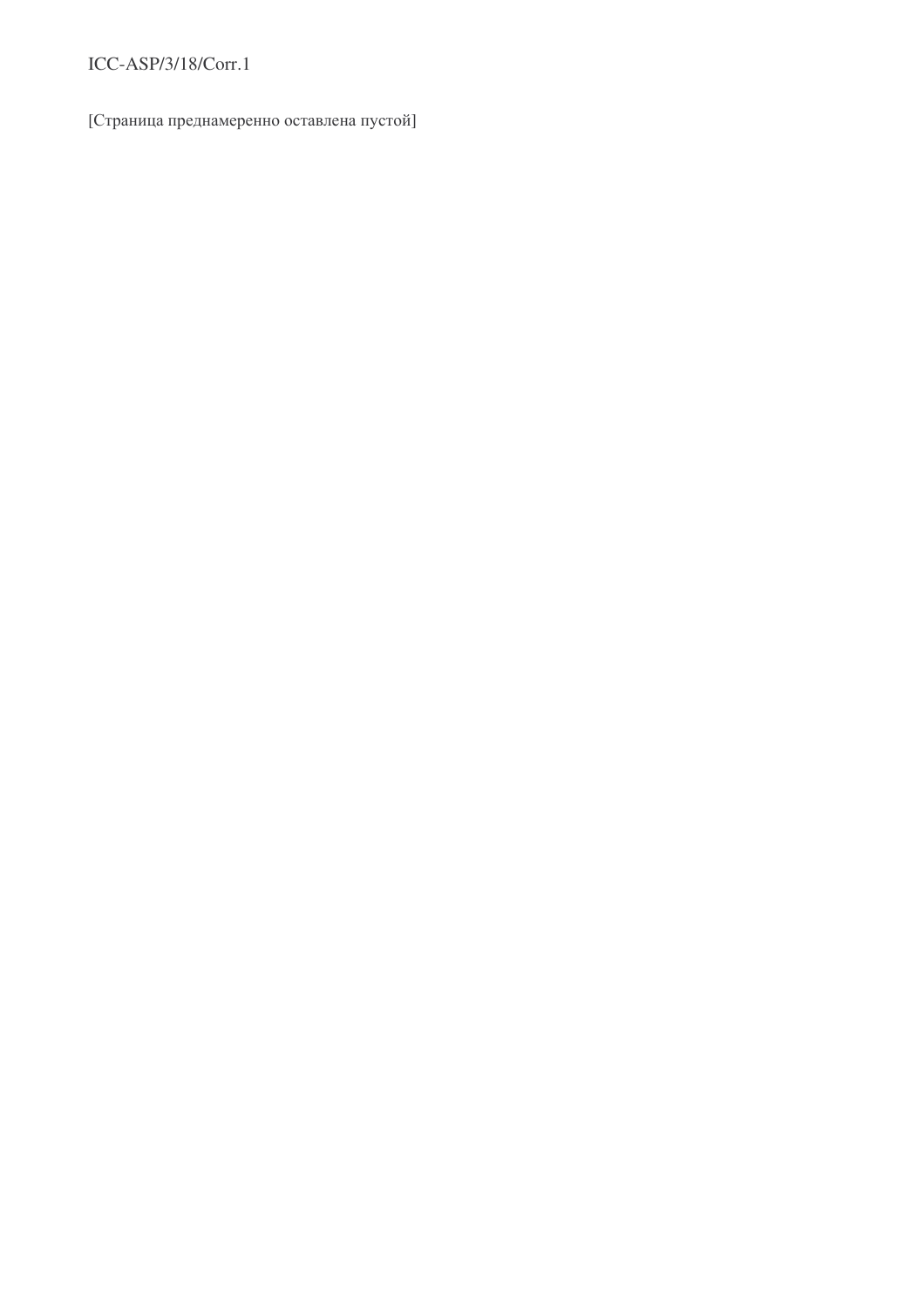#### Сопоставление предлагаемого бюджета с рекомендациями Бюджетно-финансового комитета

#### ВСЕГО ПО ВСЕМ ОСНОВНЫМ ПРОГРАММАМ

|                                                        | Предлагаемый бюджет на 2005 год |          |                                  | Предлагаемый бюджет на 2005 год |          |                                   | БФК      |          |                                  | БФК - Предлагаемый бюджет на<br>2005 zoo |          |         |
|--------------------------------------------------------|---------------------------------|----------|----------------------------------|---------------------------------|----------|-----------------------------------|----------|----------|----------------------------------|------------------------------------------|----------|---------|
| Статья                                                 | Штатное расписание на 2005 год  |          | $(a \text{ molc.} \text{ espo})$ |                                 |          | Штатное расписание на<br>2005 год |          |          | $(a \text{ molc.} \text{ espo})$ |                                          |          |         |
|                                                        | Основное                        | Условное | Обшее                            | Основной                        | Условный | Обший                             | Основное | Условное | Обшее                            | Основной                                 | Условный | Обший   |
| Cv                                                     | 18                              |          | 18                               | 4011                            |          | 4011                              | 18       |          | 18                               | 4011                                     |          | 4011    |
| Сотрудники категории специалистов                      | 222                             | 58       | 280                              | 20 9 54                         | 3180     | 24 134                            | 220      | 23       | 243                              | 20828                                    | 1072     | 21 900  |
| Сотрудники категории общего обслуживания               | 202                             | 44       | 246                              | 9952                            | 1375     | 11 327                            | 196      | 27       | 223                              | 9717                                     | 836      | 10 553  |
| Итого - сотрудники                                     | 424                             | 102      | 526                              | 30 906                          | 4554     | 35 461                            | 416      | 50       | 466                              | 30 545                                   | 1908     | 32 453  |
| Временный персонал общего назначения                   |                                 |          |                                  | 1137                            | 1708     | 2845                              |          |          |                                  | 1009                                     | 1708     | 2717    |
| Временный<br>обслуживания<br>персонал для<br>совещаний |                                 |          |                                  | 370                             |          | 370                               |          |          |                                  | 370                                      |          | 370     |
| Сверхурочные                                           |                                 |          |                                  | 269                             | 83       | 352                               |          |          |                                  | 269                                      | 83       | 352     |
| Консультанты                                           |                                 |          |                                  | 605                             |          | 605                               |          |          |                                  | 537                                      |          | 537     |
| Итого по другим сотрудникам                            |                                 |          |                                  | 2381                            | 1791     | 4172                              |          |          |                                  | 2185                                     | 1791     | 3976    |
| Путевые расходы                                        |                                 |          |                                  | 1298                            | 1326     | 2624                              |          |          |                                  | 1201                                     | 1024     | 2225    |
| Представительские расходы                              |                                 |          |                                  | 41                              |          | 41                                |          |          |                                  | 41                                       |          | 41      |
| Услуги по контрактам                                   |                                 |          |                                  | 7703                            | 3652     | 11 355                            |          |          |                                  | 7871                                     | 3498     | 11 369  |
| Общие оперативные расходы                              |                                 |          |                                  | 4406                            | 1810     | 6216                              |          |          |                                  | 4406                                     | 1548     | 5954    |
| Принадлежности и материалы                             |                                 |          |                                  | 802                             | 73       | 875                               |          |          |                                  | 848                                      | 33       | 881     |
| Мебель и оборудование                                  |                                 |          |                                  | 3771                            | 1038     | 4809                              |          |          |                                  | 3771                                     | 275      | 4046    |
| Итого по статьям, не связанным с                       |                                 |          |                                  | 18 021                          | 7899     |                                   |          |          |                                  | 18 138                                   | 6378     | 24 5 16 |
| персоналом                                             |                                 |          |                                  |                                 |          | 25 9 20                           |          |          |                                  |                                          |          |         |
| Всего по всем основным программам                      |                                 |          |                                  | 55 319                          | 14 244   | 69 5 63                           |          |          |                                  | 54 879                                   | 10 077   | 64 956  |

Изменения выделены серым цветом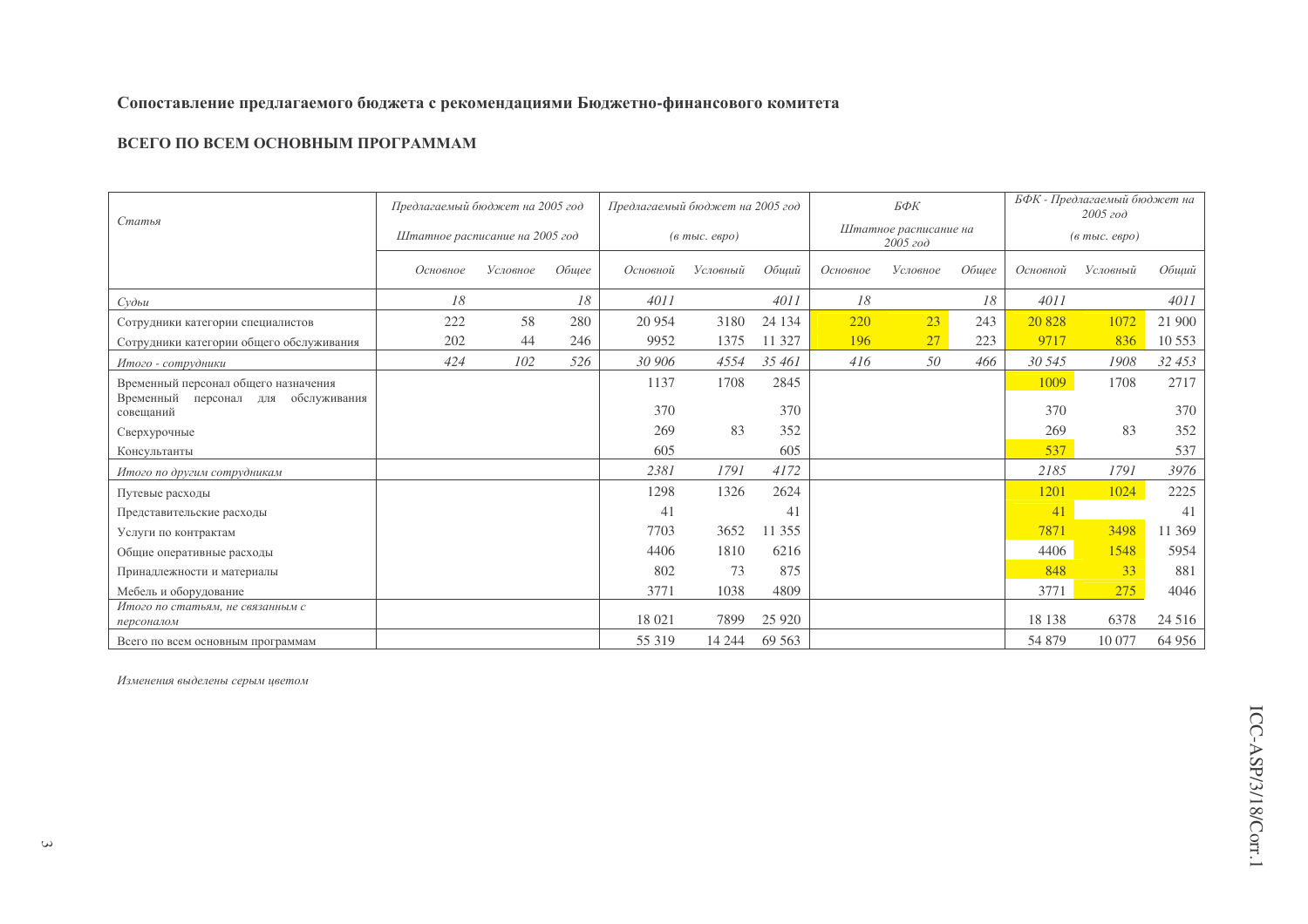# Сопоставление предлагаемого бюджета с рекомендациями Бюджетно-финансового комитета<br>3. Всего по Основной программе III - Секретариат

| Статья                                                                        | Предлагаемый бюджет на<br>2005 zoo |          |       | Предлагаемый бюджет на 2005 год  |          |        |          | БФК                            |       | БФК - Предлагаемый бюджет на<br>2005 zoo        |                |        |
|-------------------------------------------------------------------------------|------------------------------------|----------|-------|----------------------------------|----------|--------|----------|--------------------------------|-------|-------------------------------------------------|----------------|--------|
|                                                                               | Штатное расписание на 2005 год     |          |       | $(a \text{ molc.} \text{ espo})$ |          |        |          | Штатное расписание на 2005 год |       | $(\epsilon$ m <sub>bl</sub> c. $\epsilon$ egpo) |                |        |
|                                                                               | Основное                           | Условное | Обшее | Основной                         | Условный | Общий  | Основное | Условное                       | Обшее | Основной                                        | Условный       | Общий  |
| Сотрудники категории<br>специалистов<br>Сотрудники категории общего           | 102                                | 26       | 128   | 9757                             | 1219     | 10 976 | 101      | 22                             | 123   | 9700                                            | 990            | 10 690 |
| обслуживания                                                                  | 149                                | 30       | 179   | 7276                             | 836      | 8112   | 143      | 19                             | 162   | 7041                                            | 529            | 7570   |
| Итого - сотрудники                                                            | 251                                | 56       | 307   | 17033                            | 2055     | 19088  | 244      | 41                             | 285   | 16741                                           | 1519           | 18 260 |
| Временный<br>общего<br>персонал<br>назначения<br>Временный<br>персонал<br>ДЛЯ |                                    |          |       | 517                              | 80       | 597    |          |                                |       | 389                                             | 80             | 469    |
| обслуживания совещаний                                                        |                                    |          |       | 300                              |          | 300    |          |                                |       | 300                                             |                | 300    |
| Сверхурочные                                                                  |                                    |          |       | 244                              | 68       | 312    |          |                                |       | 244                                             | 68             | 312    |
| Консультанты                                                                  |                                    |          |       | 277                              |          | 277    |          |                                |       | 209                                             |                | 209    |
| Итого по другим сотрудникам                                                   |                                    |          |       | 1338                             | 148      | 1486   |          |                                |       | 1142                                            | 148            | 1290   |
| Путевые расходы                                                               |                                    |          |       | 269                              | 369      | 638    |          |                                |       | 203                                             | 277            | 480    |
| Представительские расходы                                                     |                                    |          |       | 10                               |          | 10     |          |                                |       | 10                                              |                | 10     |
| Услуги по контрактам                                                          |                                    |          |       | 4338                             | 3128     | 7466   |          |                                |       | 4506                                            | 2974           | 7480   |
| Общие оперативные расходы                                                     |                                    |          |       | 4272                             | 1810     | 6082   |          |                                |       | 4272                                            | 1548           | 5820   |
| Принадлежности и материалы                                                    |                                    |          |       | 729                              | 48       | 777    |          |                                |       | 775                                             | $\overline{8}$ | 783    |
| Мебель и оборудование                                                         |                                    |          |       | 2377                             | 763      | 3140   |          |                                |       | 2377                                            |                | 2377   |
| Итого по статьям, не связанным с<br>персоналом                                |                                    |          |       | 11995                            | 6118     | 18 113 |          |                                |       | 12 143                                          | 4807           | 16 950 |
| Всего по Основной программе III                                               | 251                                | 56       | 307   | 30 36 6                          | 8321     | 38 687 | 244      | 41                             | 285   | 30 0 26                                         | 6474           | 36 500 |

Изменения выделены серым цветом